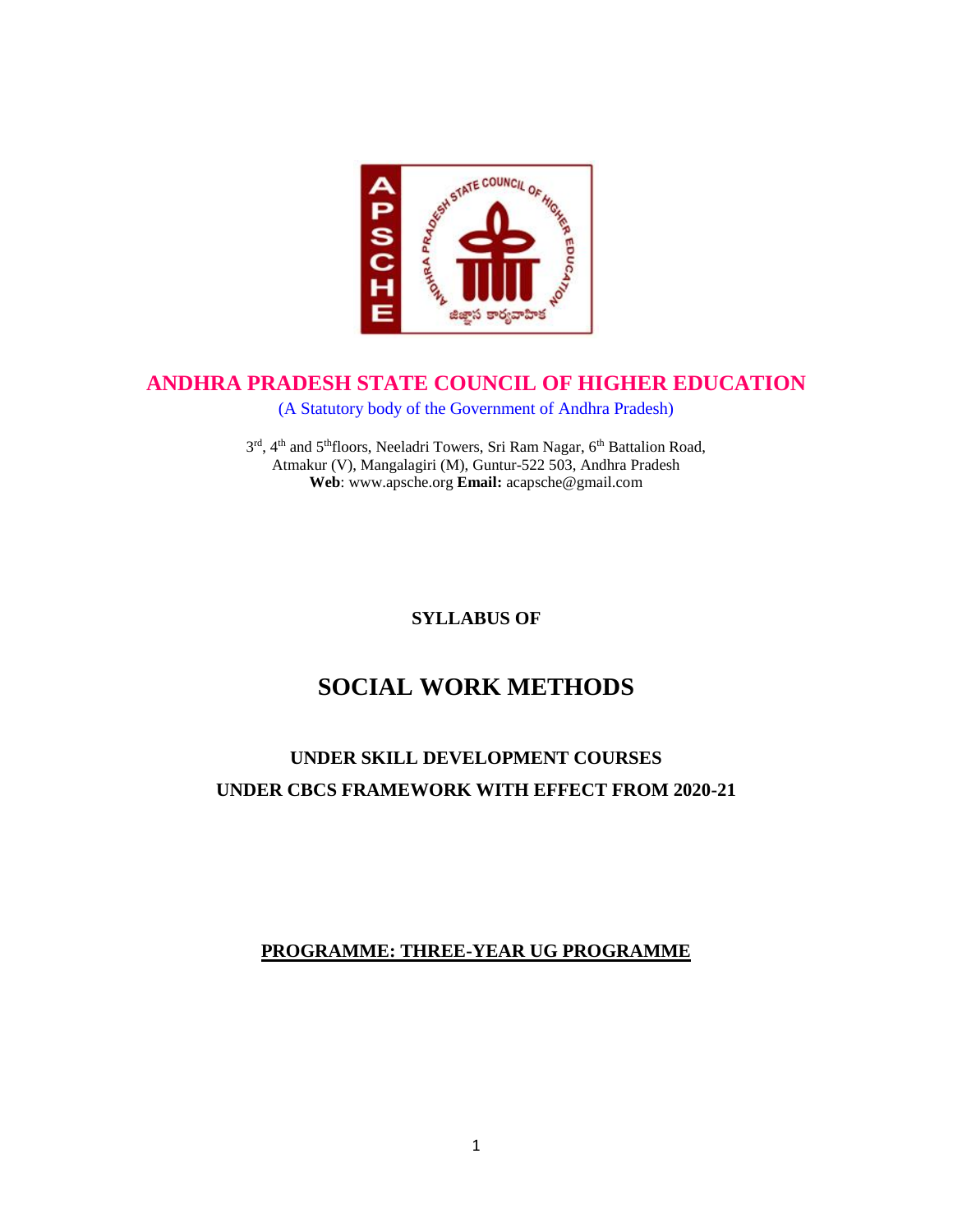#### **(To be Implemented from 2020-21 Academic Year)**

A.P. State Council of Higher Education B.A., B. Com., B.Sc. etc. Programmes (Revised CBCS w.e.f.2020-2021)

**Skill Development Courses To be offered from Semesters I to IV**

#### **ARTS STREAM**

Syllabus of

#### **SOCIAL WORK**

#### (Total 25 hrs (02h/wk), 02 Credits & Max. 50 Marks)

#### **Learning Outcomes:**

*By successful completion of the course, students will be able to:*

- *1. Understand the basic concepts relating to social work practice, values, principles of social work and social problems in India*
- *2. List out different approaches of providing help to the people in need.*
- *3. Acquaint the process of primary methods of social work*
- *4. Get to know the skills of working with individuals, groups and communities.*

#### **Syllabus**

#### **Unit-I:(07Hrs)- Introduction to social work and concepts related to social work**

Introduction to Social Work- Definition- Scope- objectives - Functions- social service, social welfare services, social reform, major social problems in India; Social work philosophy, values, objectives, principles, methods and fields of social work.

#### **Unit-II:(09Hrs) Methods of Working with Individuals and Groups**

Social case work –Definition-scope and importance of social case work, principles and process of social case work -Tools and techniques in social case work- Counselling skills. Social Group Work-Definition-scope- the need for social group work –Group work process - Principles of Group Work -Stages of Group Work-Facilitation skills and techniques.

#### **Unit-III: (09Hrs)Workingwith Communitiesand Field Work in social work**

Community – definition - characteristics- types- community organisation as a method of social work-definition-objectives-principles- phases of community organization -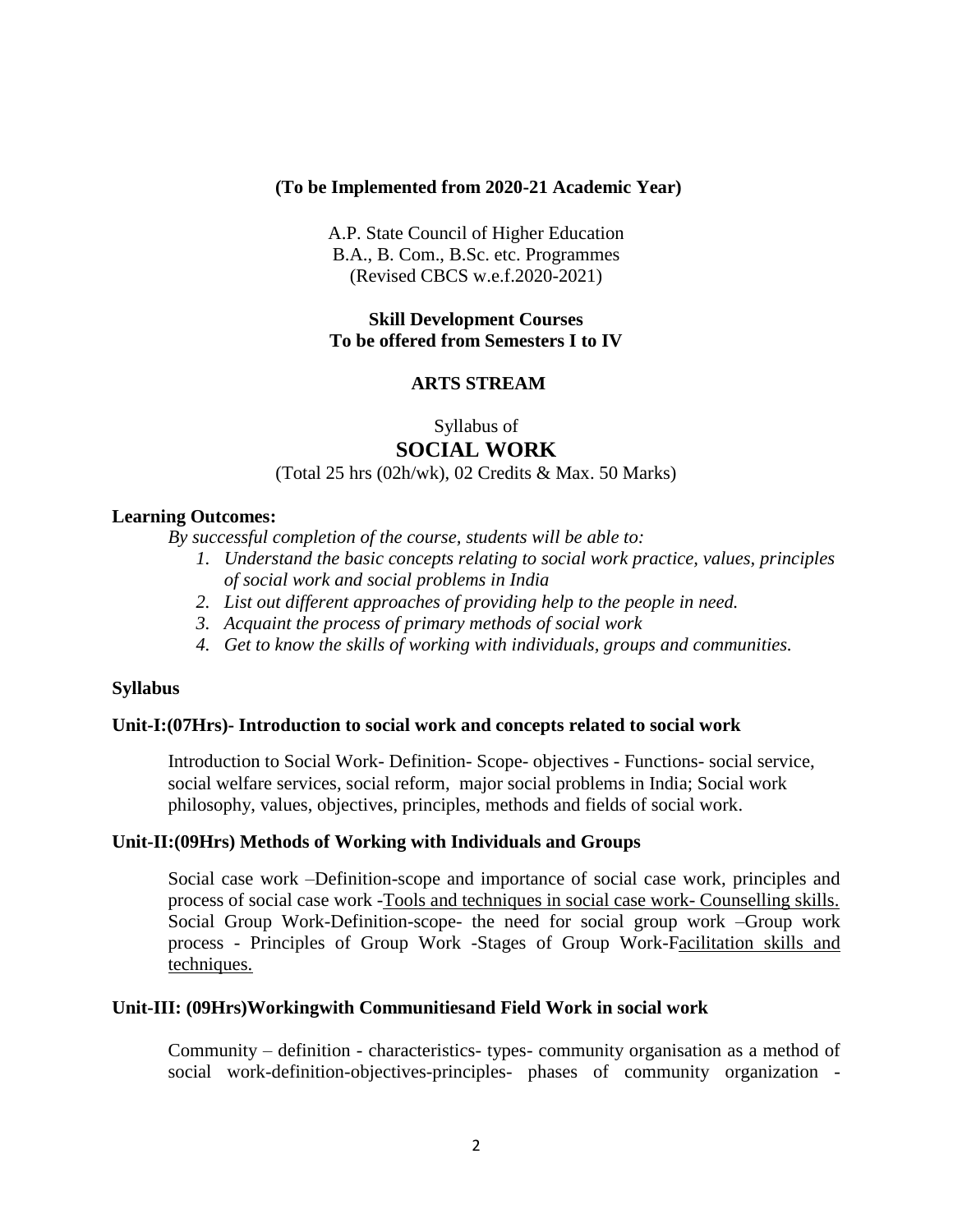concepts of community development, community participation and community empowerment.

Field work in social work – Nature, objectives and types of field work - Importance of field work supervision.

### **Suggested Co-curricular Activities:(**05 hours)

- 1. Divide the students into groups, each group containing not exceeding 10 students depending upon the total number of students in a class or section. Each group can search in internetabout any one of the institutions which work for the welfare of children or women or elderly or scheduled caste and scheduled tribe children or differently abled persons or Juvenile homes or Correctional homes or hospitals or Mahila Pragathipranganam or Swadhar project or any social welfare project or non governmental organizations (NGOs) to have an idea about welfare agencies working for the needy.
- 2. Ask each group to exchange and discuss the information with other groups in the classroom with the information they collected on Internet.
- 3. Group Discussion with the students- what type of community problems they observe in their villages/towns/cities? Ask them to tell what are the line departments which will help to solve the problems of their communities and suggest them what type strategies help the communities to empower.
- 4. Invited lectures/Training by local experts
- 5. Visit to a community
- 6. Assignments, Quiz etc.

### **References:**

- 1. Chowdhary, Paul. D. (1992). Introduction to Social Work. New Delhi: Atma Ram and Sons.
- 2. Friedlander W.A. (1955). Introduction to social welfare, New York, Prentice Hall.
- 3. Government of India, (1987). Encyclopedia of Social Work in India (Set of 4 Volumes). New Delhi, Publications Division, Ministry of Information and Broadcasting.
- 4. Lal Das, D.K. (2017). Practice of Social Research Social Work Perspective, Jaipur,
- 5. Rawat Publications.
- 6. Madan, G.R. (2009). Indian Social Problems (Volume 1 & 2). New Delhi: Allied publishers Private Limited.
- 7. Siddiqui, H.Y.(2007). Social Group Work. Jaipur: Rawat Publications
- 8. Pasty McCarthy &Carolin Hatcher, (2002). Presentation skills. The Essential Guide for Students. New Delhi, Sage Publications.
- 9. Websites on Social work methods.

\*\*\*\*\*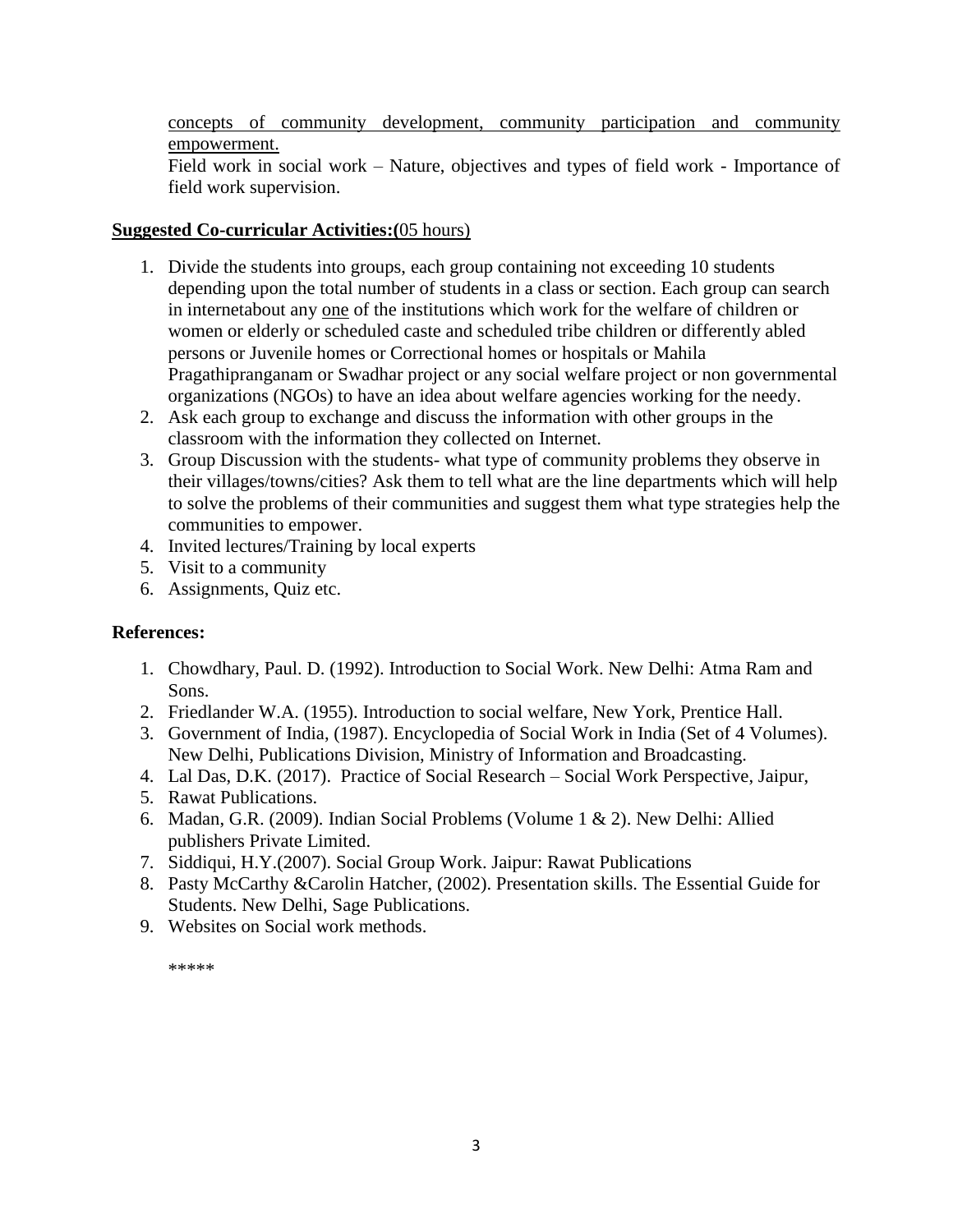#### **MODEL QUESTION PAPER FORMAT**

Max Marks:  $50$  Time:  $1 \frac{1}{2}$  hr (90 Min)

### **SECTION A** (Total: 4x5=20 Marks)

(Answer any four questions. Each answer carries 5 marks (At least 1 question should be given from each Unit)

| . .     |  |
|---------|--|
| ـ ــ    |  |
| J.      |  |
| 4.      |  |
| J.      |  |
| 6.      |  |
| ⇁<br>,, |  |
| Ω<br>o. |  |

**SECTION B** (Total:  $3x10 = 30$  Marks)

(Answer any three questions. Each answer carries 10 marks (At least 1 question should be given from each Unit)

| . .        |  |  |
|------------|--|--|
| <u>L</u> . |  |  |
| <u>.</u>   |  |  |
| т.         |  |  |
| J.         |  |  |
| ------     |  |  |

@@@@@

#### **MODEL QUESTION PAPER**

Max.Marks:50  $\text{Time: } 1^{1/2} \text{ hour (90 minutes)}$ 

SECTION-A (Total 4x5=20 Marks)

(Answer any four questions. Each answer carries 5 marks)

- 1. Elucidate the objectives of social work.
- 2. Write the difference between social service and social welfare service.
- 3. Discuss about values of social work.
- 4. Write the various fields of social work.
- 5. Describe the techniques-ventilation and Empathy.
- 6. Write the qualities of a leader.
- 7. Explain the characteristics of community.
- 8. Describe the importance of field work in social work.